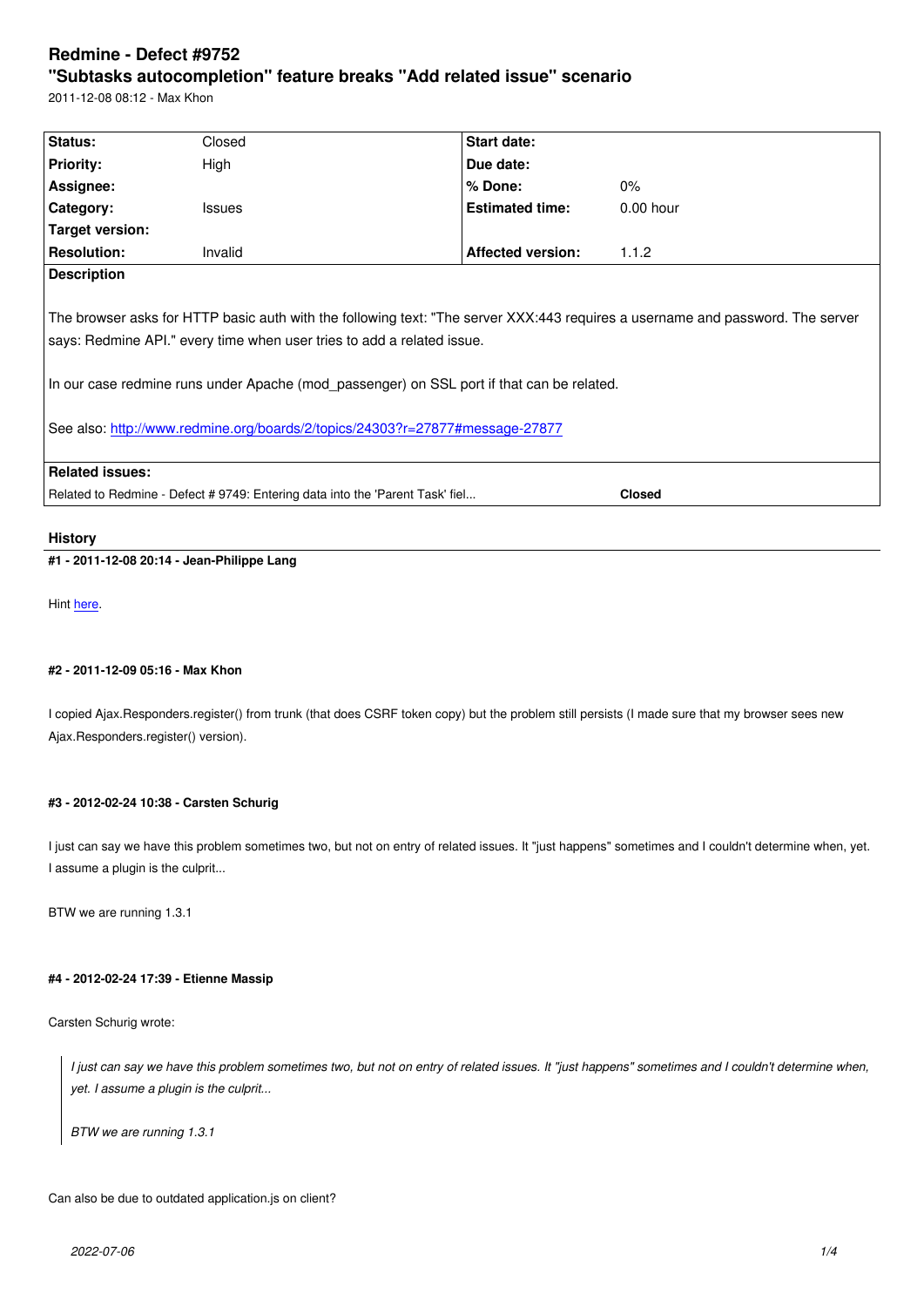#### **#5 - 2012-05-09 16:15 - Anonymous**

I have the same problem here, too. While moving tickets over the Kanban board, my browser asks me for a new authentification for the context "Redmine API".

I've replaced the application.js with the new one mentioned by Jean-Philippe Lang in #9749, but no difference. A diff shows to me, that my existing application.js had already the CSRF token copy part included.

```
--- application.js.old 2012-02-06 12:22:35.000000000 +0100
```

```
+++ application.js 2012-05-09 14:19:30.000000000 +0200
```

```
@@ -89,7 +89,7 @@
```
var fields =  $$('attachments_fields')$ ;

if (fields.childElements().length >= 10) return false;

```
 fileFieldCount++;
```

```
- var s = new Element('span');
```
- + var s = document.createElement("span");
	- s.update(fields.down('span').innerHTML);

```
 s.down('input.file').name = "attachments[" + fileFieldCount + "][file]";
```

```
 s.down('input.description').name = "attachments[" + fileFieldCount + "][description]";
```
@@ -293,7 +293,6 @@

| { minChars: 3,                                                       |
|----------------------------------------------------------------------|
| frequency: 0.5,                                                      |
| paramName: 'q',                                                      |
| method: 'get',                                                       |
| updateElement: function(value) {                                     |
| $document.getElementById('issue parent issue id').value = value.id;$ |
| $\{\}\},$                                                            |
| @@ -306.7 +305.6 @@                                                  |
| { minChars: 3,                                                       |
| frequency: 0.5,                                                      |
| paramName: 'q',                                                      |
| method: 'get',                                                       |
| updateElement: function(value) {                                     |
| $document.getElementById('relation issue to id').value = value.id;$  |

},

I'm running Redmine 1.3.1 with Redmine\_Kanban plugin as well as these gems:

\*\*\* LOCAL GEMS \*\*\*

aasm (3.0.5) actionmailer (3.2.3, 2.3.14) actionpack (3.2.3, 2.3.14) activemodel (3.2.3) activerecord (3.2.3, 2.3.14) activeresource (3.2.3, 2.3.14) activesupport (3.2.3, 2.3.14) arel (3.0.2) block\_helpers (0.3.3) builder (3.0.0)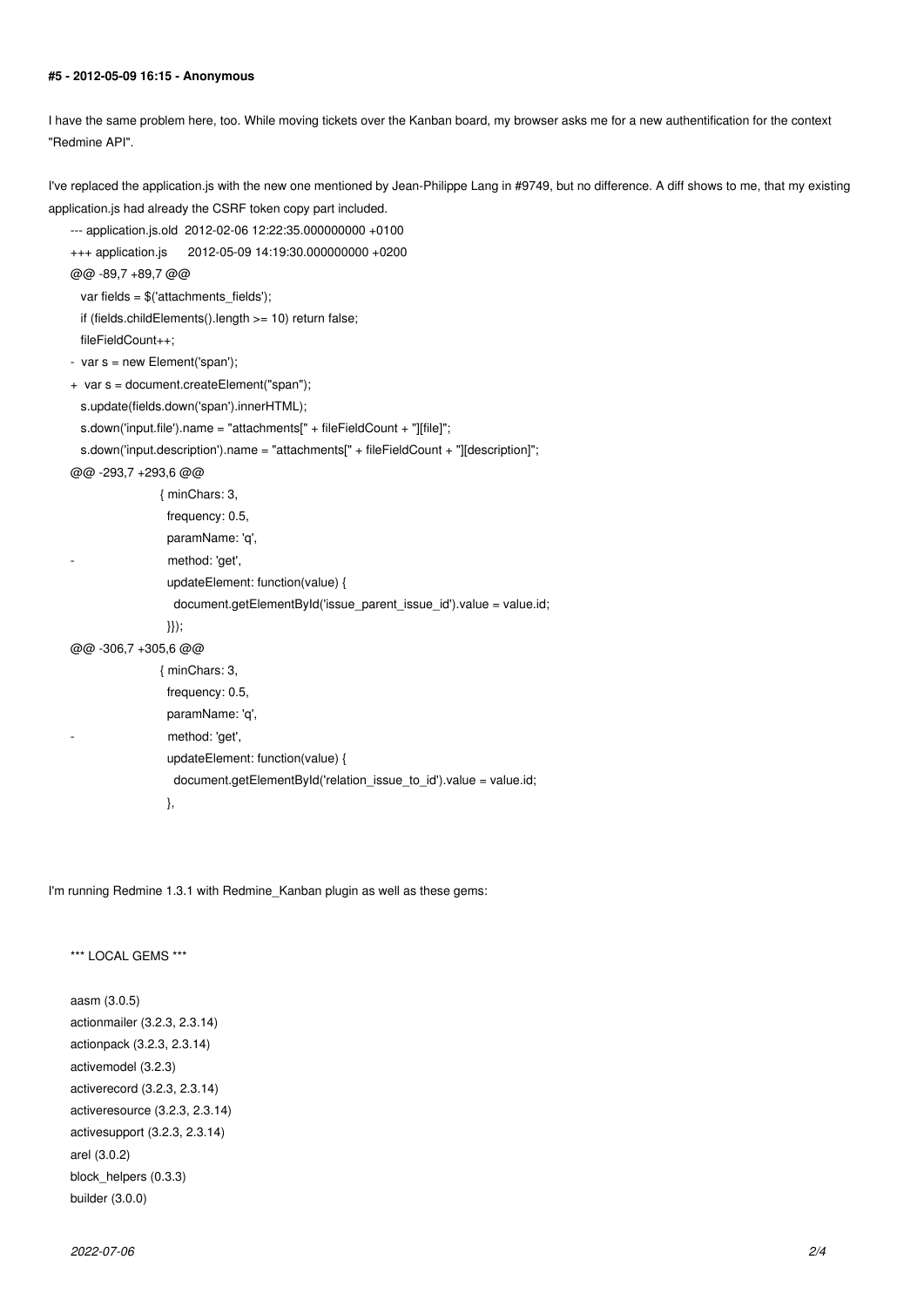bundler (1.1.3) erubis (2.7.0) fcgi (0.8.8) hike (1.2.1) i18n (0.6.0) journey (1.0.3) json (1.7.1) mail (2.4.4) mime-types (1.18) multi\_json (1.3.4) mysql (2.8.1) polyglot (0.3.3) rack (1.4.1, 1.1.1) rack-cache (1.2) rack-ssl (1.3.2) rack-test (0.6.1) rails (3.2.3, 2.3.14) railties (3.2.3) rake (0.9.2.2, 0.8.7) rdoc (3.12, 2.4.2) rmagick (2.13.1) sprockets (2.1.3) thor (0.14.6) tilt (1.3.3) treetop (1.4.10) tzinfo (0.3.33)

Can anyone can give me a hint where to search for the real problem? I've never written Ruby code before, so please give me a few hints or say which additional information I should provide to you.

#### **#6 - 2012-05-09 17:05 - Mischa The Evil**

Christoph Rüdiger wrote:

*... While moving tickets over the Kanban board, my browser asks me for a new authentification for the context "Redmine API".*

### *[...]*

```
I'm running Redmine 1.3.1 with Redmine_Kanban plugin as well as these gems:
[...]
```
*Can anyone can give me a hint where to search for the real problem? I've never written Ruby code before, so please give me a few hints or say which additional information I should provide to you.*

Might be an issue with the used kanban plugin.

## **#7 - 2012-05-18 15:16 - Gary Pinkham**

having the same issue with the Kanban plugin. I have used other plugins with drag and drop like Redmine Backlogs and never had the issue so